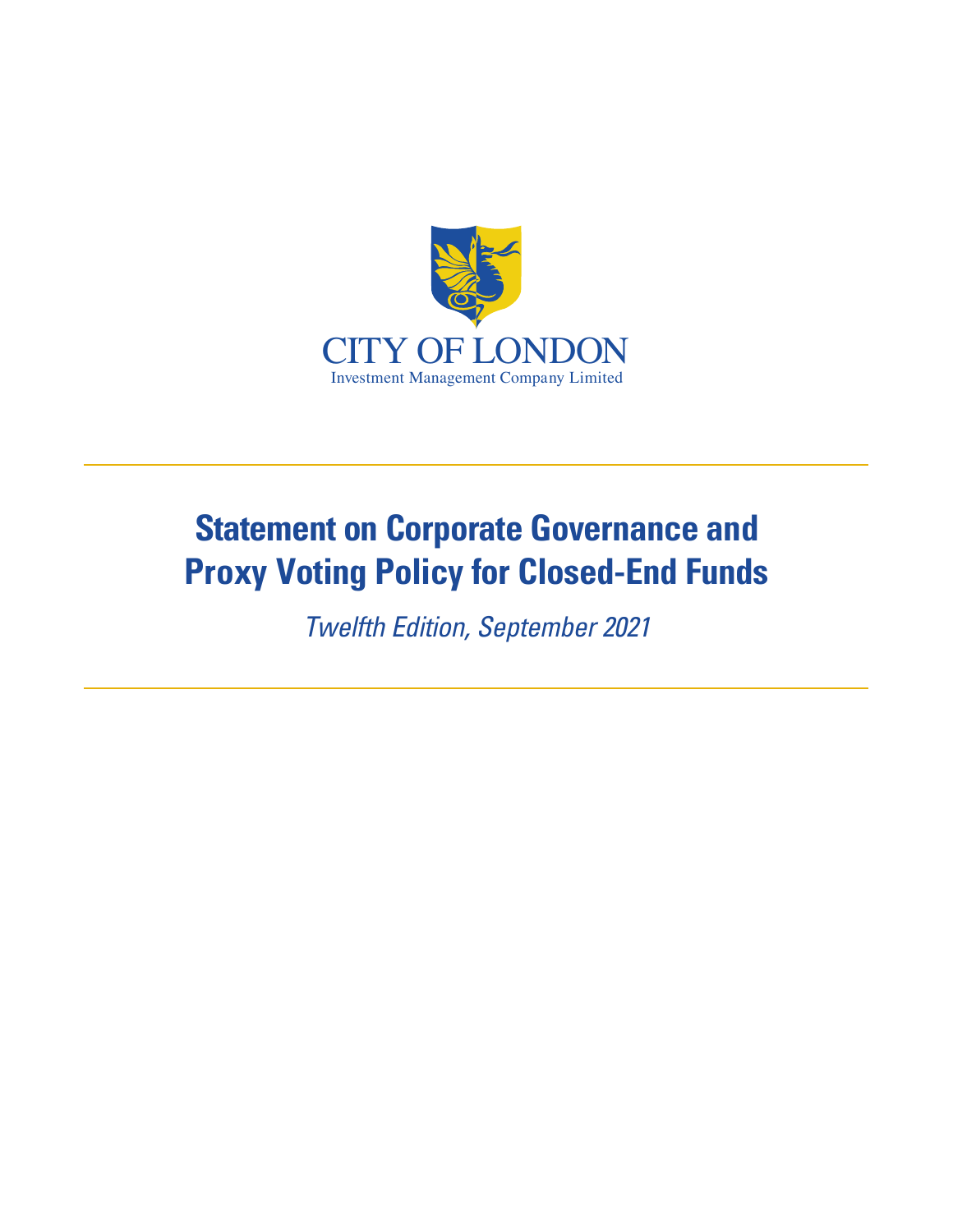# **Contents**

|                                                                                                                                                                                                                                |            |                                                                                                                 | Page |
|--------------------------------------------------------------------------------------------------------------------------------------------------------------------------------------------------------------------------------|------------|-----------------------------------------------------------------------------------------------------------------|------|
| L.                                                                                                                                                                                                                             |            |                                                                                                                 |      |
|                                                                                                                                                                                                                                | 1.1        |                                                                                                                 |      |
|                                                                                                                                                                                                                                | 1.2        |                                                                                                                 |      |
|                                                                                                                                                                                                                                | 1.3        |                                                                                                                 |      |
|                                                                                                                                                                                                                                |            |                                                                                                                 |      |
|                                                                                                                                                                                                                                | 2.1        |                                                                                                                 |      |
|                                                                                                                                                                                                                                | 2.2        |                                                                                                                 |      |
|                                                                                                                                                                                                                                | 2.3        |                                                                                                                 |      |
|                                                                                                                                                                                                                                | 2.4        |                                                                                                                 |      |
|                                                                                                                                                                                                                                | 2.5        |                                                                                                                 |      |
|                                                                                                                                                                                                                                | 2.6        |                                                                                                                 |      |
| III. Manager Oversight National Community of the Community of The Community of The Community of The Community of The Community of The Community of The Community of The Community of The Community of The Community of The Com |            |                                                                                                                 |      |
|                                                                                                                                                                                                                                | 3.1        |                                                                                                                 |      |
|                                                                                                                                                                                                                                | 3.2        |                                                                                                                 |      |
|                                                                                                                                                                                                                                | 3.3        |                                                                                                                 |      |
|                                                                                                                                                                                                                                | 3.4        |                                                                                                                 |      |
|                                                                                                                                                                                                                                | 3.5<br>3.6 |                                                                                                                 |      |
|                                                                                                                                                                                                                                |            |                                                                                                                 |      |
|                                                                                                                                                                                                                                |            |                                                                                                                 |      |
|                                                                                                                                                                                                                                | 4.1        | A Fair Price (1999) 4 (2009) 4 (2009) 4 (2010) 4 (2010) 4 (2010) 4 (2010) 4 (2010) 4 (2010) 4 (2010) 4 (2010) 4 |      |
|                                                                                                                                                                                                                                | 4.2<br>4.3 |                                                                                                                 |      |
|                                                                                                                                                                                                                                | 4.4        | Continuation Votes                                                                                              |      |
|                                                                                                                                                                                                                                | 4.5        |                                                                                                                 |      |
|                                                                                                                                                                                                                                |            |                                                                                                                 |      |
|                                                                                                                                                                                                                                |            |                                                                                                                 |      |
|                                                                                                                                                                                                                                | 5.1<br>5.2 |                                                                                                                 |      |
|                                                                                                                                                                                                                                | 5.3        |                                                                                                                 |      |
|                                                                                                                                                                                                                                | 5.4        |                                                                                                                 |      |
|                                                                                                                                                                                                                                | 5.5        |                                                                                                                 |      |
|                                                                                                                                                                                                                                | 5.6        |                                                                                                                 |      |
|                                                                                                                                                                                                                                | 5.7        |                                                                                                                 |      |
|                                                                                                                                                                                                                                | 5.8        |                                                                                                                 |      |
|                                                                                                                                                                                                                                | 5.9        |                                                                                                                 |      |
| <b>VI. Voting</b>                                                                                                                                                                                                              |            |                                                                                                                 |      |
|                                                                                                                                                                                                                                |            |                                                                                                                 |      |
|                                                                                                                                                                                                                                | 6.1<br>6.2 |                                                                                                                 |      |
|                                                                                                                                                                                                                                | 6.3        |                                                                                                                 |      |
|                                                                                                                                                                                                                                | 6.4        |                                                                                                                 |      |
|                                                                                                                                                                                                                                | 6.5        |                                                                                                                 |      |
|                                                                                                                                                                                                                                |            |                                                                                                                 |      |

*NOTE: Clients may obtain a copy of CLIM's proxy voting record upon request from their usual contact at the Firm or upon request at info@citlon.co.uk or at client.servicing@citlon.com.*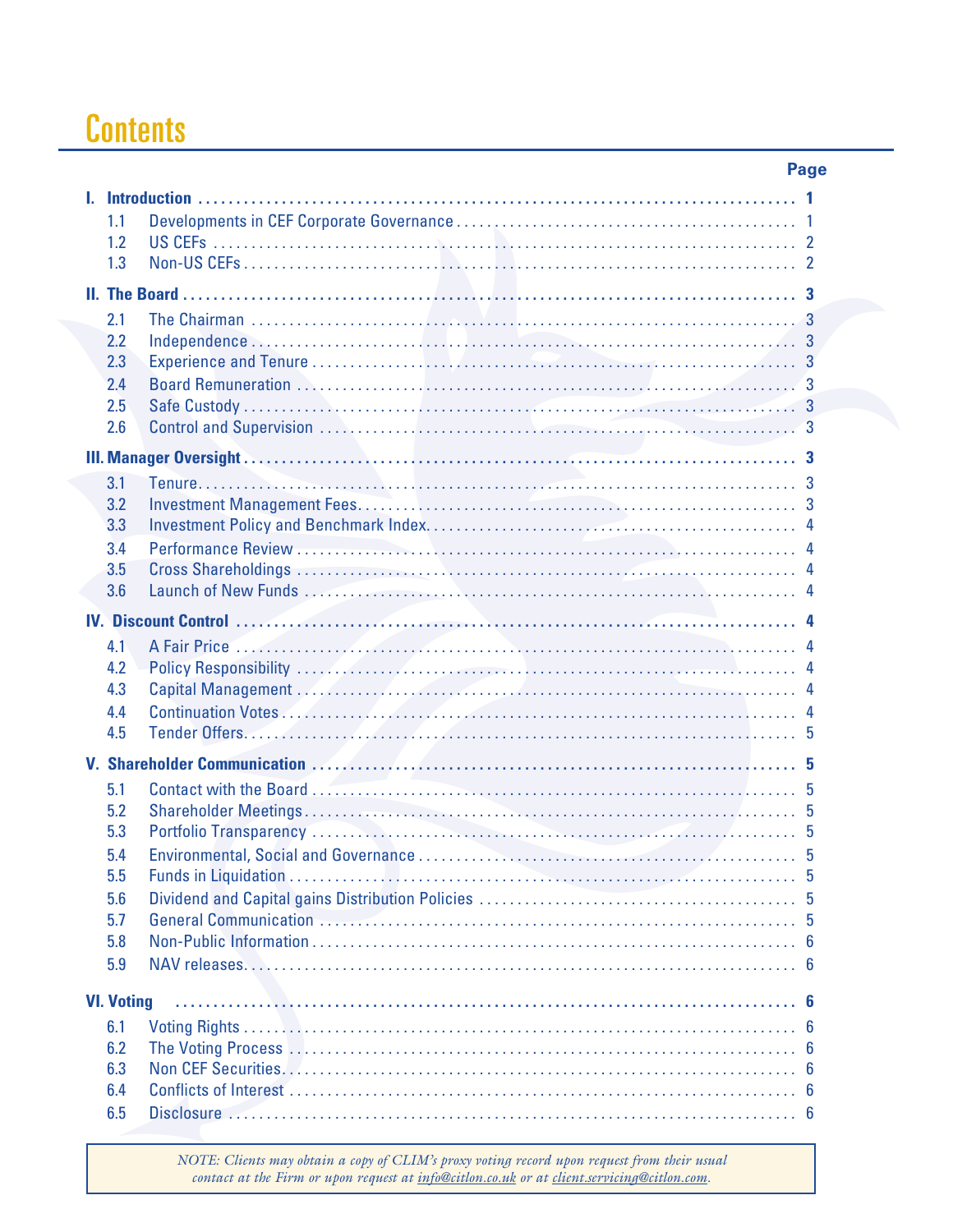# Ideal Stakeholder Relationship

The Ideal Stakeholder Relationship is a partnership between Shareholders, the Board and the Manager.

# **Ideal Relationship**



We always approach discussions with Directors and Managers from the point of view of these relationships. Inevitably, the discussions are compromised when a Manager has representatives sitting on the Board of a CEF.

# **Introduction**

### 1.1 Developments in CEF Corporate Governance by Mark Dwyer, CLIM CIO

CLIM published the first edition of our proxy voting policy in 1999 but this Twelfth Edition will be the last standalone version. We believe that CLIM's Annual Stewardship Report (ASR) is a better home for our proxy voting policy. This change will take effect from the next ASR, due to be published in Q1 2022. It will result in more regular review of our voting policies and give better context to our stewardship activities.

CEF fund governance has continued to diverge between the US and UK since we published the Eleventh edition. In the UK, we have seen excellent leadership from the Association of Investment Companies and Financial Reporting Council (FRC) regarding board independence which remains the key governance foundation in a CEF context. Furthermore, the Financial Conduct Authority's Assessment of Value initiative, launched in 2019 has nudged fund managers of both open and closed end funds in the UK to consider the value offered to investors **Manager** in collective investment schemes. In the wake of this initiative fixed and variable fees have been reduced and simplified at over one quarter of all UK listed CEFs. Value for money assessments combined with independent boards have not only driven costs lower they have also led to manager change as appropriate. We note a sharp pick up in UK listed CEF boards taking unilateral action to replace underperforming CEF managers or improve the relevance of mandates in the last three years.

Contrast these positive developments with the US situation. The reintroduction of control share statutes, lobbied for by the Investment Company Institute and approved via the withdrawal of a previously issued no-action letter by the Staff of the SEC, is discussed below. Industry lobbying has also extended to the U.S. Congress and might potentially result in a further backward step for governance. A bipartisan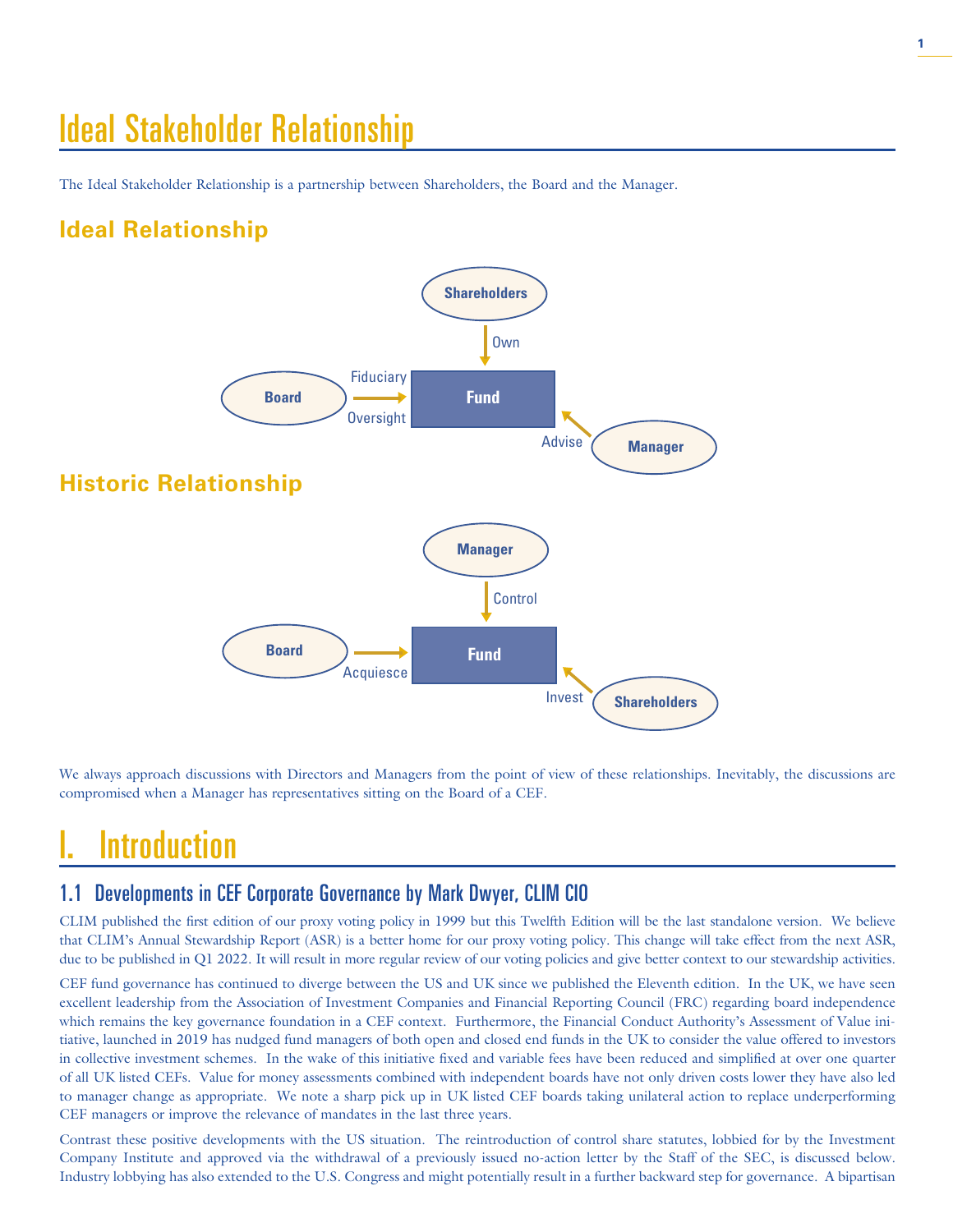bill recently introduced to the House of Representatives argues on the one hand for better use of the CEF structure via an ability to invest in less liquid assets (a positive development) but on the other hand seeks to prohibit private funds from owning in excess of 10% of a CEF's shares. Creating barriers to entry for any type of investor will, in our view, negatively impact demand and unnecessarily widen discounts by reducing the appeal of US listed CEFs.

On a brighter note, recent CEF issuance has been robust: over \$40bn was raised globally in the 12m period ending June 2021. Over \$16bn of the total was raised by London listed CEFs (an all-time record), \$13bn in the US and over \$12bn in Asia. UK eclipsed US issuance despite the latter having a significantly larger addressable market. We would argue this is due in part to poor governance that entrenches both weak management and high cost structures in the US. Indeed costs for equity focused CEFs remain some 40% higher in the US than the UK whilst the typical US CEF board remains independent in name only. Consider that over 50 US CEF board members collect over \$250,000 per annum from the relevant fund complex from sitting on the board of multiple funds of the same complex. Under these circumstances it's unsurprising there have been few manager changes and scant progress made towards reducing total expenses, including management fees.

The UK experience shows that with the right ingredients the CEF industry can thrive. Independent boards combined with regulators and trade bodies that protect the interests of all stakeholders can create a healthy environment for longer term growth in the US CEF market. CLIM will continue to engage with boards and Management to promote this objective, in the interests of our clients and all stakeholders.

### 1.2 US CEFs

CLIM supports performance conditional tender offers (CTOs) which give CEF investors a fairer deal by providing for a partial return of capital in the event that the CEF fails to match its benchmark return over an investment cycle. It is pleasing to report that, since the Eleventh Edition of this Statement, this concept has been embraced by both The Korea Fund, Inc. and The Taiwan Fund, Inc.

In 2020, the Staff of the SEC's Division of Investment Management reversed a prior position that appeared to rule out CEFs from opting into a control share statute (the withdrawal of the "Boulder Letter"). This concerns the intersection between state control share acquisition statutes and the voting requirements of the Investment Company Act of 1940, with implications for the rights of CEF investors to have their say in the governance of their fund.

The Staff's decision clears the way for US listed closed-end funds organised under Maryland or Massachusetts law to rely on control share acquisition statutes as a defensive measure, effectively disenfranchising in certain circumstances shareholders whose ownership of the relevant CEF exceeds 10%. Several funds domiciled in those states unsurprisingly chose to opt in following this reversal.

CLIM expects that the Staff's decision will ultimately be tested in court but we clarify in this Twelfth Edition our general opposition to CEFs opting into control share statutes.

A more encouraging development has been the robust IPO market for US listed CEFs over the last 18-24 months, some raising over \$1bn. Managers tend to cover the initial cost to ensure that these CEFs launch at NAV. With fixed 12-year terms, long term investors are also guaranteed an eventual exit at NAV and our clients will benefit from the discount volatility in the interim.

### 1.3 Non-US CEFs

CLIM's largest opportunity set outside US listed CEFs is in London where our board engagement has been fruitful. Most significant has been the growing acceptance of CTOs by leading investment trusts, such as Templeton Emerging Markets and Schroder Japan Growth Fund.

The cornerstone of CLIM's approach to CEF governance is our insistence on fully independent boards. There are now few instances of Manager board representation and if independence is demonstrated by action the picture is very encouraging. Most striking is the growing trend for Boards to negotiate more competitive investment management fees, and particularly more widespread use of tiered structures, so that shareholders share in the scale economies as the CEF grows.

An important function of a CEF board is to ensure its investment policy and objective continue to meet its shareholders' needs. This is a particular concern of smaller funds whose size presents difficult discount control challenges. Share buybacks and tenders may not be appropriate in such circumstances but several boards have grasped this nettle by offering regular redemption opportunities, in some instances without conditions.

Investors' enthusiasm for China, referenced above, has not gone unnoticed by CEF's seeking to justify their continued existence. Redemption offers are the ultimate test that a CEF is meeting investors' needs and they have been the catalyst for two CEFs to re-invent themselves. Witan Pacific jettisoned its multi-manager approach in favour of a China equity strategy. Aberdeen New Thai chose to merge with the Aberdeen Emerging Markets Company, which is also adopting a China equity policy.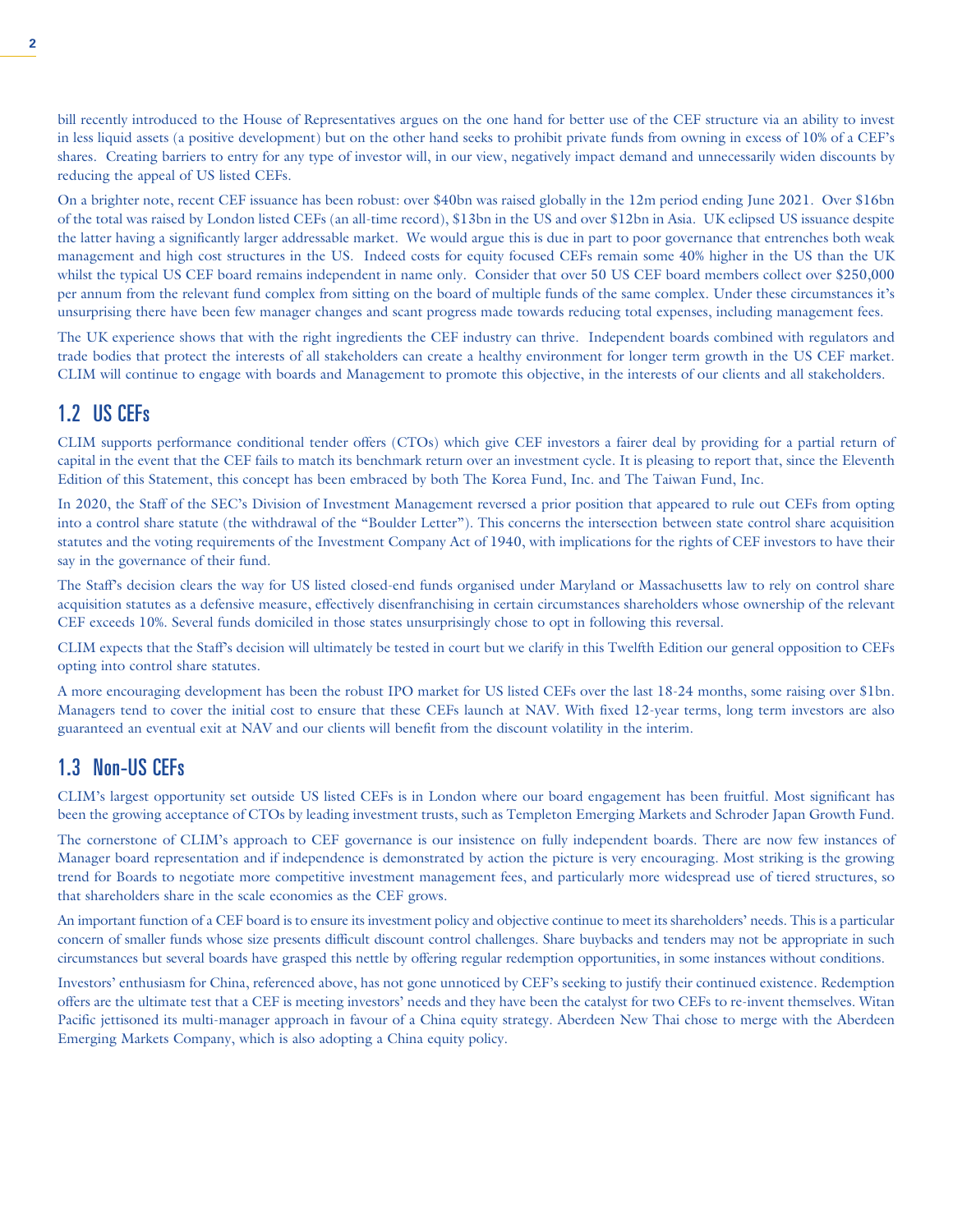# II. The Board

## 2.1 The Chairman

The responsibilities of the Chairman, who should not be a director of another fund with the same Manager, include directors' appraisals, board succession planning, and overseeing the regular assessment of the Manager, ideally via a Management Engagement Committee (MEC).

# 2.2 Independence

CEF directors are fiduciaries with a responsibility to act in the best interests of their shareholders. It therefore follows that CEF directors should be 100% independent of the Manager and CLIM will not support the election of directors with a perceived connection to the Manager.

Board nominees should be selected by a committee of independent, non-executive directors, assisted by a specialist search firm. CLIM will normally oppose individuals who

- are employed by the Manager or have been within the previous 5 years;
- have a financial link to the Manager within the previous 5 years;
- represent a shareholder, or a concert party of shareholders, with a significant holding in the Fund;
- serve on multiple boards of funds with the same Manager; and
- have cross-directorships with executives of the Manager.

# 2.3 Experience and Tenure

Due consideration should be given to board diversity. Requisite experience and understanding of CEFs is as relevant as knowledge of the country or region in which the Fund invests. CLIM will generally not support directors who hold more than five board positions.

Directors should not start a new term in office if they have been retired from active employment for more than 5 years. Directors should submit for annual re-election and their tenure should not normally exceed nine years.

Directors should submit for re-election individually by a simple majority. CLIM does not normally support boards of US CEFs which employ the 'plurality' voting standard.

# 2.4 Board Remuneration

Directors should be adequately compensated for their service in order to attract high quality individuals. Directors should not be paid on a per-meeting basis.

# 2.5 Safe Custody

Boards 'contract out' the physical safeguarding of securities to recognized global custodians. Boards should ensure that adequate steps are taken to recognize and control exposure to counter-party risks as part of the safeguarding process.

# 2.6 Control and Supervision

The board is ultimately responsible for the adequacy of procedures to ensure proper control and supervision of ancillary service providers. Consideration should be given to outsourcing administration and secretarial services, which are often provided by the investment manager. Service contracts should periodically be put out to tender to ensure providers remain competitive.

# III. Manager Oversight

### 3.1 Tenure

Notice periods for investment managers should not exceed 3 months, unless within five years from a CEF's launch. Following an initial period from launch, shareholders should be offered regular opportunities to approve the Manager via a continuation vote.

### 3.2 Investment Management Fees

Fees should be competitive with market norms for comparable institutional mandates. Shareholders should share the scale economies as a Fund grows, via a tiered fee structure. Fees should be calculated on the basis of net assets, though it is also acceptable to use the lower of market capitalisation or net assets.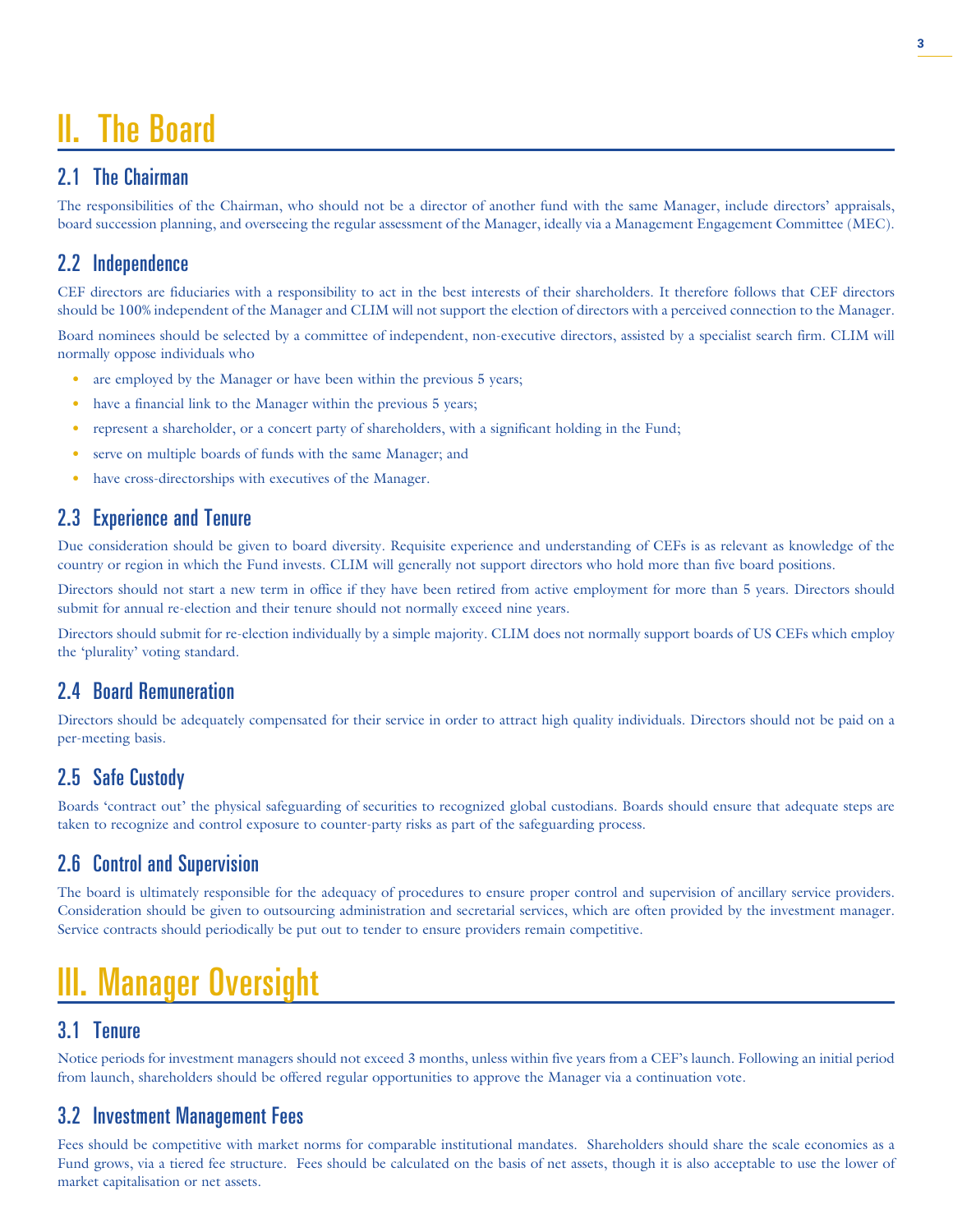CLIM does not generally support performance fees. However, consideration may be given to symmetrical performance incentives, which provide for both downward and upward adjustment to the base fee. Fees should not be levied on cash, where such balances are substantial and have been held for periods longer than referenced in the Prospectus.

IM fees should include research and marketing expenses incurred by the Manager.

### 3.3 Investment Policy and Benchmark Index

The investment policy and objective should be subject to annual board review to ensure that it continues to meet shareholders' needs. Performance should be measured against a total return benchmark, based on an index that is investable, measurable and appropriate to the investment policy. Where applicable, boards should disclose the limit on out of benchmark exposure, including unlisted. CLIM discourages excessive leverage. In the interests of balance sheet flexibility, gearing should not be financed by long-term debt.

### 3.4 Performance Review

Performance should be reviewed by the MEC primarily against the benchmark and excluding NAV accretion resulting from capital management. The MEC must satisfy itself that illiquid and infrequently or subjectively valued investments are fairly valued and should disclose the valuation methodology. The board should indicate a proposed course of action in response to underperformance.

Performance that is behind benchmark over a three to five year investment cycle should trigger a tender offer so that shareholders can realise part or all of their holding at close to NAV. Management arrangements should be reviewed in instances of underperformance over longer time periods.

### 3.5 Cross Shareholdings

Investment into another Fund under the control of the same Manager should be limited to 5% of a Fund's voting equity and such investment should not incur double fees.

### 3.6 Launch of New Funds

The board should be kept apprised of the Manager's plans to launch new funds. A Manager should not launch a new CEF if their existing funds with comparable mandates trade at a discount. The board should ensure that the existing CEF benefits from any improved terms introduced in newly-launched funds.

# IV. Discount Control

# 4.1 A Fair Price

Funds launch at NAV which is therefore the implied fair price. It is in shareholders' interests that the discount does not subsequently trade persistently wide. CLIM will oppose directors for re-election where, in CLIM's opinion, prospectus commitments in respect of discount control are not met.

# 4.2 Policy Responsibility

The board is responsible for developing and implementing a credible discount control policy. All CEFs should have a discount control mechanism. CEFs deemed too small for conventional discount control measures should seek merger partners or otherwise offer their shareholders redemption at NAV.

### 4.3 Capital Management

CEFs should not issue shares, including treasury shares, at a discount to NAV. In the event that a premium develops, consideration should be given to issuing shares to prevent an excessive premium developing.

The share buyback is an essential discount control tool and provides shareholders with liquidity. Boards should clarify their policy for buying back shares to the maximum extent possible. Funds should repurchase their own shares in favour of re-investment when the discount is unacceptably wide. Treasury shares should be cancelled within 12 months from purchase.

# 4.4 Continuation Votes

It is good practice for CEFs to offer shareholders regular continuation votes, as is common in the UK. Continuation votes should normally be accompanied by a commitment to an event such as a CTO as part of the ongoing discount management process.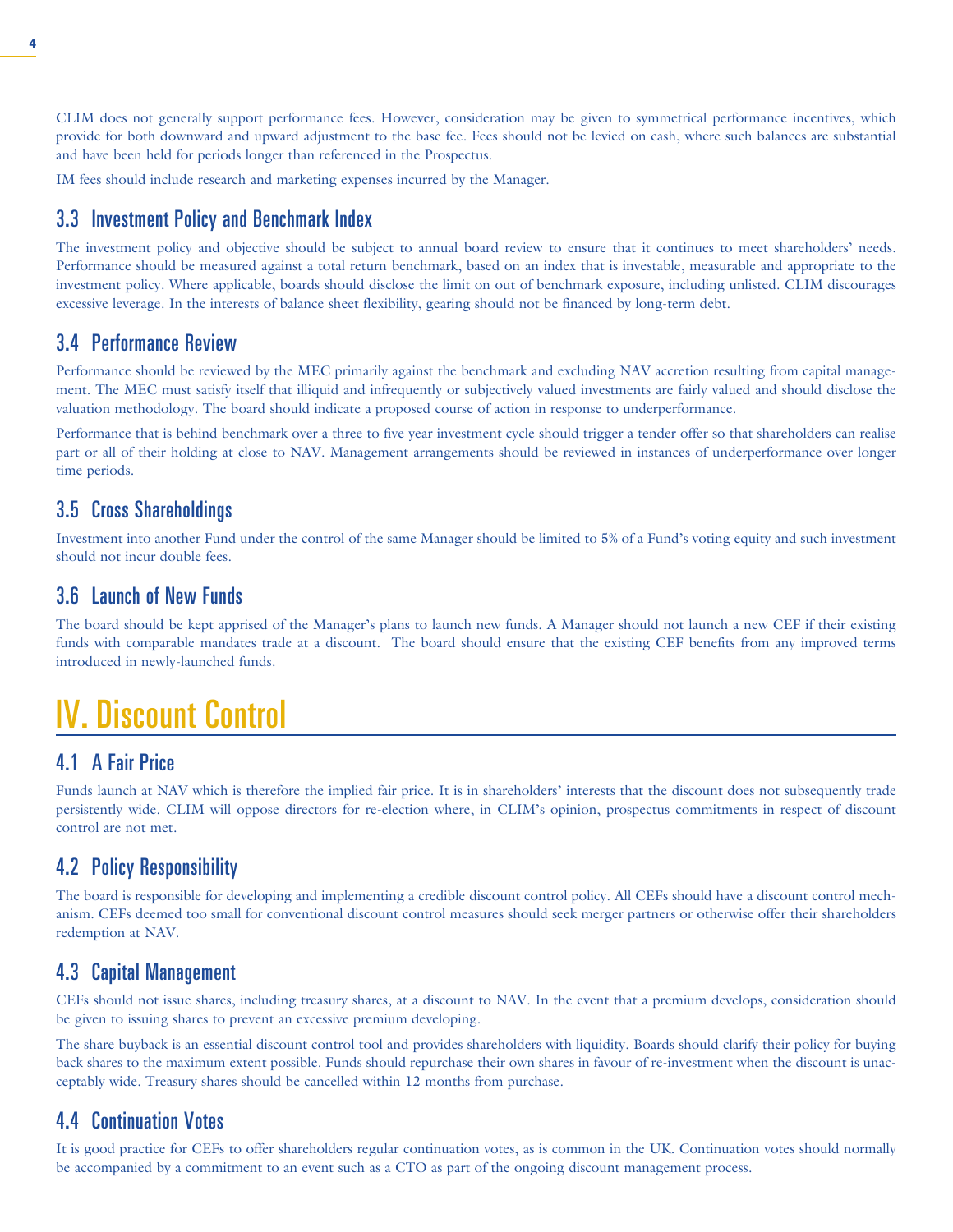### 4.5 Tender Offers

Tender offers at close to NAV are a fair and effective means of removing persistent stock overhangs which adversely affect the discount. Underperformance over a three to five year investment cycle should also be addressed by a partial tender offer at close to NAV. CTOs in these circumstances provide a fairer deal for long-term investors.

# V. Shareholder Communication

### 5.1 Contact with the Board

The Chairman should be readily accessible as a conduit for shareholder engagement, if necessary facilitated by the Manager. To the extent permitted, boards should consult shareholders when considering, for example, changes to the Manager, benchmark, investment guidelines, and discount control measures.

### 5.2 Shareholder Meetings

Agendas should be circulated well in advance, allowing for potential delay in the distribution of materials by custodians. The text of the resolutions should be accompanied by the board's recommendation, including a rationale.

Meeting agendas should be strictly followed. To the extent possible, CLIM does not permit its proxy to be used to approve motions raised under 'Any Other Business', when shareholders are not given sufficient time to make considered judgments.

The Manager should recuse itself from voting shares when there is a clear conflict of interest. Voting rights of shareholders who have not voted, for example in UK savings schemes, should not be exercised unless they are cast pro-rata to the overall result.

The meeting outcome should be announced promptly, including the number of votes cast 'For', 'Against' and 'Abstentions' (where applicable). Resolutions that have been approved should be implemented as soon as is practicable.

### 5.3 Portfolio Transparency

Transparency helps to reduce the discount and full portfolios should be disclosed annually at a minimum. Monthly factsheets should be available on the CEF's website and should disclose at least the top ten holdings and their weights, exposure to illiquid investments and exposure to securities outside the benchmark index. Bond funds should disclose their effective duration versus benchmark and the weighted average life of the portfolio. Private investments should include valuation dates in their disclosures.

Derivative positions should be disclosed, including counterparty information in respect of OTC derivatives. Information on gearing should include the term of each facility, interest rates and fees, and relevant covenants. The Manager should also disclose future commitments or contingent liabilities.

### 5.4 Environmental, Social and Governance

Managers should explain how ESG factors are considered in their investment process, including measures taken to mitigate climate change risks. CLIM encourages comprehensive disclosure of portfolio ESG characteristics, such as carbon intensity and ESG ratings.

### 5.5 Funds in Liquidation

CEFs proposing liquidation should publish an expected schedule of asset realisations and return of capital prior to the shareholder vote. The NAV should be published when the CEF enters liquidation and updated at least quarterly along with amendments to the distribution timetable.

### 5.6 Dividend and Capital Gains Distribution Policies

Distribution policies should be fully disclosed including frequency and factors that will be considered to determine any distribution. Shareholders should always be given the option to receive distributions in cash.

### 5.7 General Communication

Shareholders should automatically receive annual and interim reports and copies of other major announcements directly. These should also be immediately available on the CEF's website.

The repurchase and issuance of shares should be disclosed promptly, including the number of shares and the price. Performance commentaries should identify separately the NAV accretion arising from such capital management.